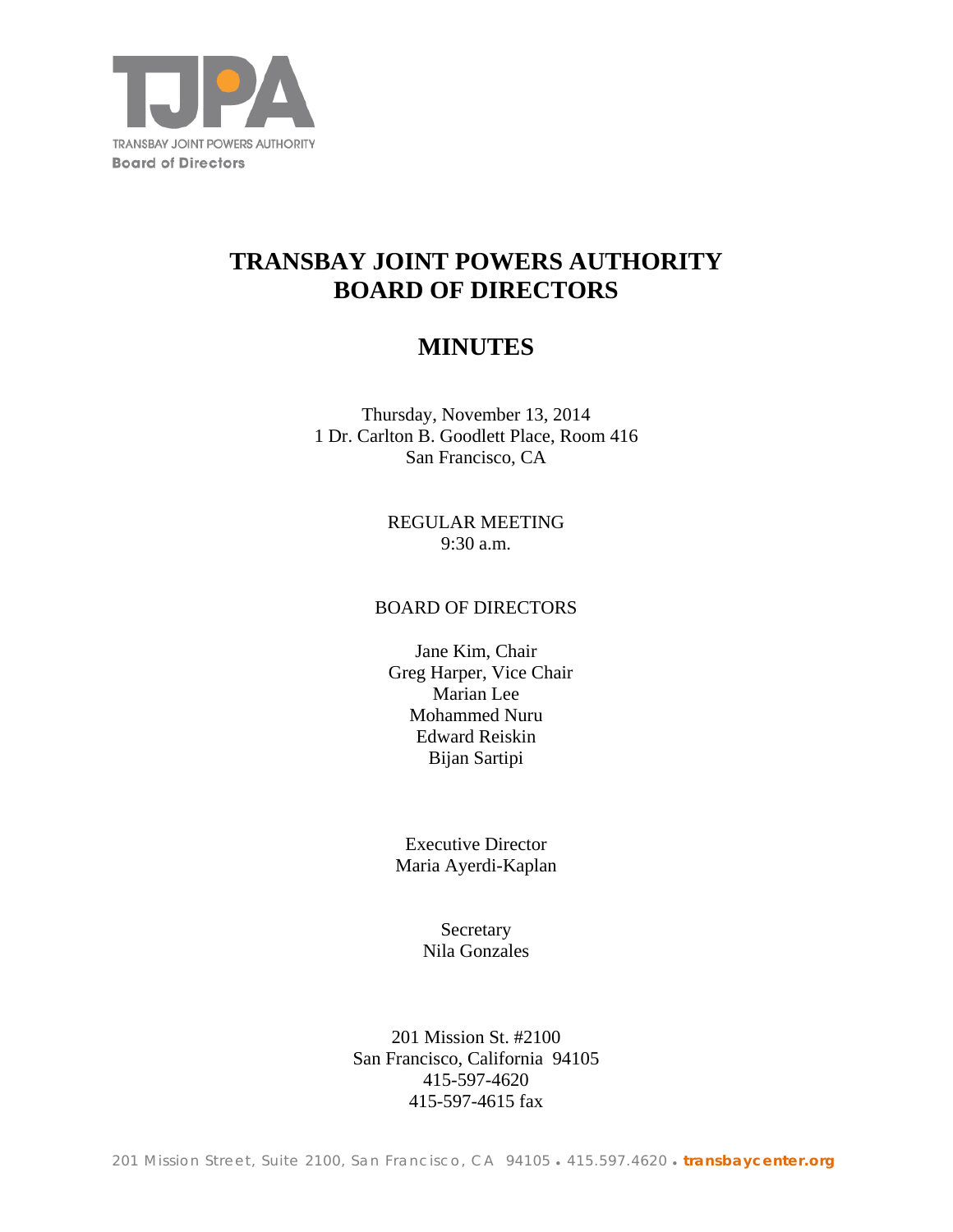## 9:30 – REGULAR MEETING

#### ORDER OF BUSINESS

#### 1. Call to Order

Vice Chair Harper called the meeting to order at 9:40 a.m.

#### 2. Roll Call

Secretary Gonzales announced that Chair Kim was absent due to a scheduling conflict and, therefore, Vice Chair Harper would preside over the meeting.

Present: Marian Lee Mohammed Nuru Ed Reiskin Bijan Sartipi Greg Harper

Absent: Jane Kim

#### 3. Communications

Vice Chair Harper acknowledged the staff at San Francisco Government TV for their hard work on broadcasting each meeting live and apologized to all for the rare delay in starting the meeting due to technical issues.

4. Board of Director's New and Old Business

None.

5. Executive Director's Report

• Construction Update

Executive Director Ayerdi-Kaplan reported on the successful milestone that took place on November 7, 2014 on the Transbay Transit Center construction site where the emergence of steel was celebrated with the first steel column above ground being put in place. She stated the columns installed at the Transit Center have a unique and innovative seismic safety design and she asked Sean McNeil of Thornton Tomasetti to provide a brief overview of the design and its importance. Executive Director Ayerdi-Kaplan also reported that, at the request of the rail operators, the update on the progress of common boarding heights from the California High Speed Rail Authority (CHSRA) and Peninsula Corridor Joint Powers Board/Caltrain would be done in December as the teams advance technical analyses.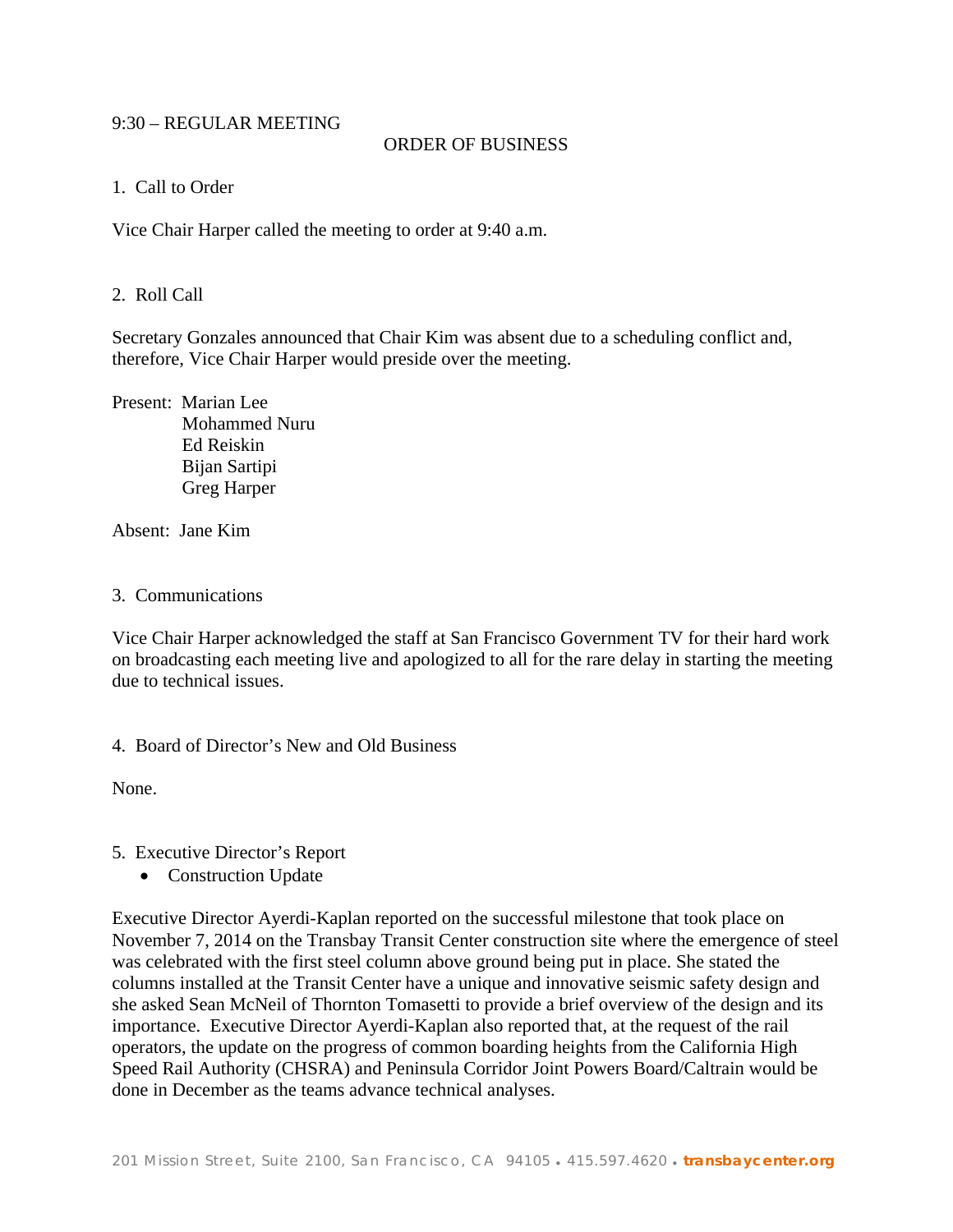#### Steve Rule, Turner Construction, presented the Construction Update.

## 6. Citizens Advisory Committee (CAC) Update

Ted Olsson, TJPA CAC Chair, expressed gratitude for the responsiveness of staff and confirmed that the CAC agenda requests have been met. He commented on the federal elections and stated concern over the possibility of losing House Minority Leader Pelosi who has been a great advocate of the project. He also referenced the San Francisco Olympic bid interest by San Francisco Giants CEO Larry Baer and the Mayor and suggested it would be beneficial to the Transbay Transit Center project. He also stated that he and Mr. Agid are on the Vision Zero team to help ensure pedestrian safety in the Transbay neighborhood.

Bruce Agid, TJPA CAC Vice Chair, provided comments on recent updates received. In regards to uniform height and level boarding platforms, he was pleased to receive the update from CHSRA and Caltrain that they are working through the issues, options and alternatives and would be meeting with the Federal Transit Administration (FTA) and Federal Railroad Administration on November 25, 2014 and would also be presenting at an upcoming San Francisco Board of Supervisors Land Use Committee meeting. In regards to the Phase I budget, he expressed concern over the high bids received on packages due to current market conditions and the amount of contingencies remaining. He stated continuing to identify as many qualified bidders as possible would be the best approach to receive favorable qualified bids for consideration. Additionally, Mr. Agid commended the project team for its proactive engagement and best practices working with the community. He referenced other construction happening in the Rincon Hill neighborhood where night noise has been an issue and stated that the San Francisco Department of Building Inspection met with the TJPA to learn about successful protocol and community outreach strategies which has allowed the Transbay Transit Center project to move forward including the necessary use of nighttime work with a minimal number of complaints in community satisfaction.

#### 7. Public Comment

Jim Patrick, Patrick & Co., provided comments in regards to the need for a Transbay tube to the East Bay and inquired on whether there was a role for the TJPA in that effort.

Vice Chair Harper and Director Lee indicated that the Metropolitan Transportation Commission is taking the lead on that effort. Executive Director Ayerdi-Kaplan stated that the Transbay Transit Center is designed to accommodate the Capitol Corridor coming in through a second tube parallel to BART if the region were to so choose.

## THE FOLLOWING MATTERS BEFORE THE TRANSBAY JOINT POWERS AUTHORITY ARE RECOMMENDED FOR ACTION AS STATED BY THE EXECUTIVE DIRECTOR OR THE CHAIR.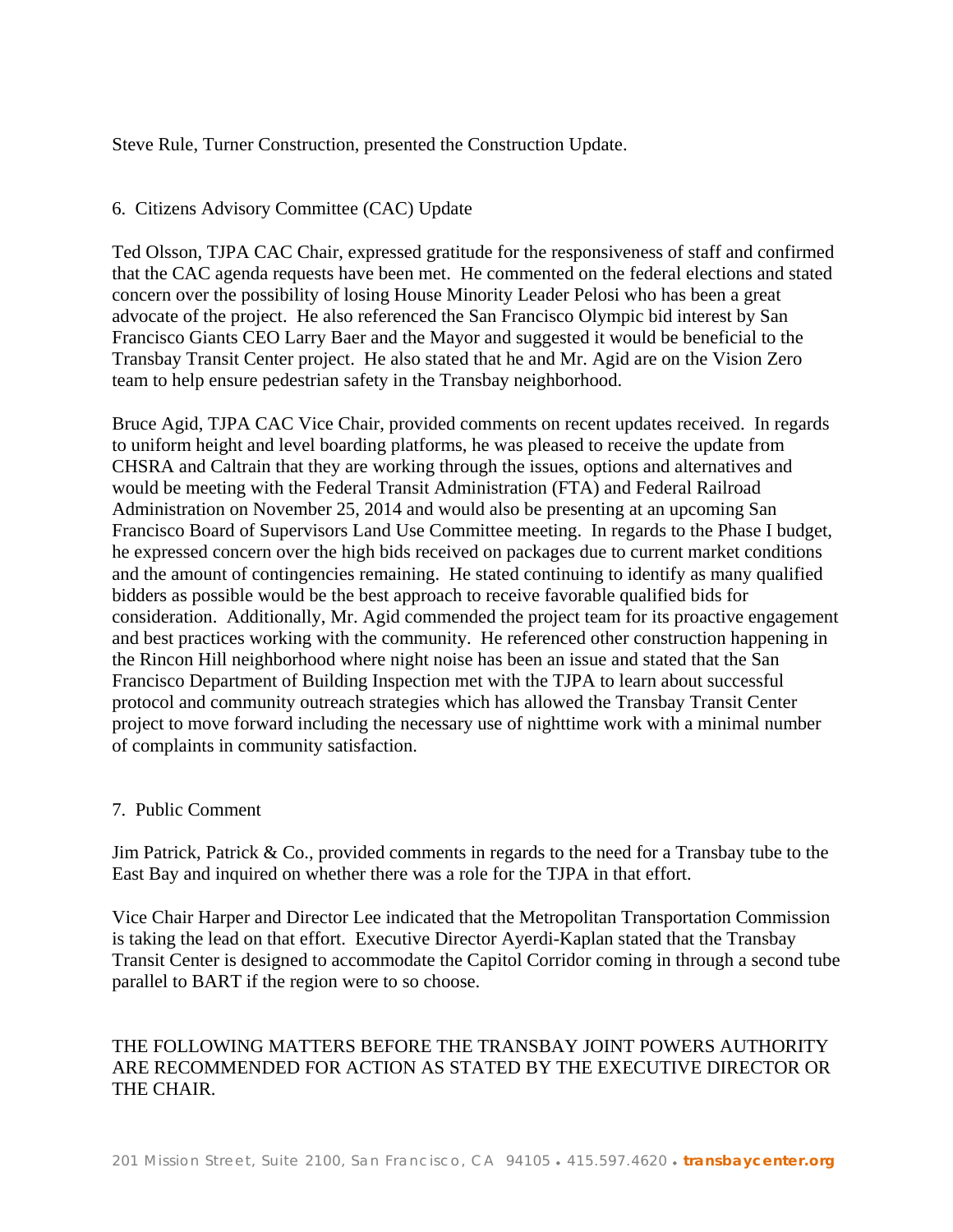## CONSENT CALENDAR

8. All matters listed hereunder constitute a Consent Calendar, are considered to be routine by the Transbay Joint Powers Authority, and will be acted upon by a single vote. There will be no separate discussion of these items unless a member of the Board or the public so requests, in which event the matter shall be removed from the Consent Calendar and considered as a separate item.

- (8.1) Approving the Minutes of the October 9, 2014 meeting.
- (8.2) Approving an amendment to TJPA's Flexible Benefits Plan, increasing the amount that employees can contribute pre-tax from their earnings to a Health Care Flexible Spending Arrangement from \$2,500 annually to \$2,550 annually beginning January 1, 2015, in accordance with the recent inflation adjustment announced by the IRS.

RESOLUTION 14-036

(8.3) Authorizing the Executive Director to execute Amendment No. 2 to the Agreement with AECOM Technical Services for Supplemental Environmental Impact Statement / Environmental Impact Report Services to exercise an option to extend the term of the Agreement for an additional year with no additional compensation.

RESOLUTION 14-037

On motion to approve the Consent Calendar:

ADOPTED: AYES – Lee, Nuru, Reiskin, and Harper

#### REGULAR CALENDAR

9. Approving a \$171 million direct loan with Goldman Sachs Bank USA, and other associated documents, to provide interim financing to allow the TJPA to meet its contract certification and cash flow requirements in accordance with its current construction schedule for Phase 1 of the Transbay Transit Center Program.

Sara Gigliotti, TJPA Chief Financial Officer, presented the item.

Director Reiskin asked about the requirements necessary to draw down on the TIFIA loan to pay off the Goldman Sachs Bank loan. He inquired about the need for the project to be fully funded and the possibility that an action would need to be taken to adjust the budget at some point before executing the TIFIA loan. Ms. Gigliotti confirmed that any budget increase would need to be funded to comply with the terms of the Goldman Sachs agreement and the TIFIA loan agreement. He questioned how the federal government would define full project funding because the current budget would not be able to cover the entire project scope since it does not include the Rooftop Park. He stated, based on the bid packages received to date, it does not appear that space in the budget will be freed up to include the park scope which means the Board will have to take some other action and inquired at what point that would occur. Executive Director Ayerdi-Kaplan explained that there are two triggering points that staff is waiting for so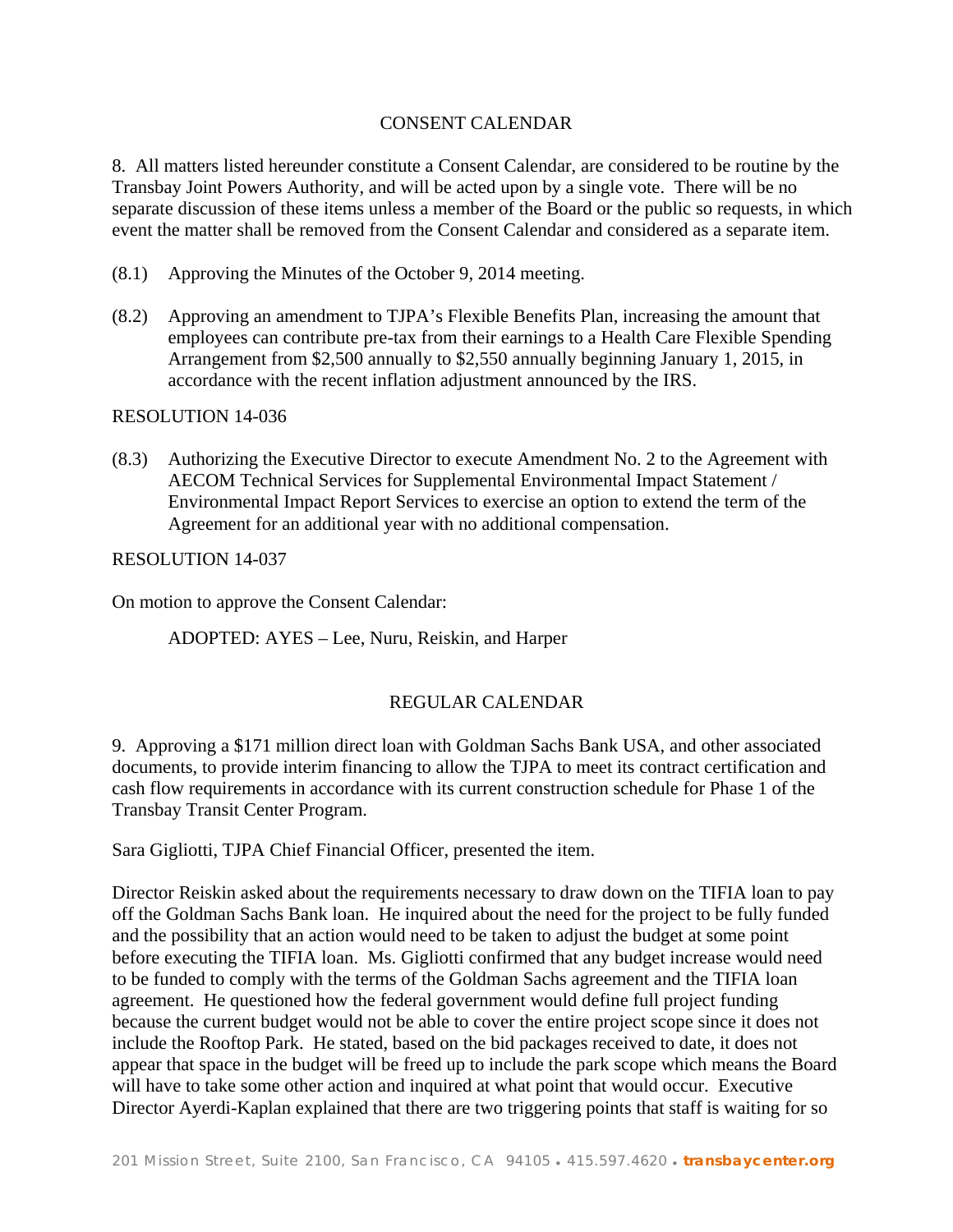that they can come back to the Board with a revised budget. She stated that staff has been working with the Mayor's Office to identify funding for the above ground elements of the park which would be the first trigger to bring the Board a revised budget and the second trigger would be after the remaining trade packages have been awarded by June 2015; therefore, a budget adjustment would be brought to the Board by middle of next year once the full impact is known. The budget adjustment would satisfy the TIFIA requirement that the project be fully funded before drawing down on the TIFIA loan.

Vice Chair Harper questioned the rates and associated penalties/costs of the loan and Ms. Gigliotti and Bryant Jenkins, TJPA Financial Advisor Sperry Capital, responded to his questions.

Director Lee inquired about risks and Ms. Gigliotti and Bryant Jenkins, TJPA Financial Advisor Sperry Capital, responded to her questions.

Director Nuru expressed concerns with the item because he did not have a full understanding of it and Ms. Gigliotti addressed his questions.

Director Lee requested, in the future, that the Board receive advance briefings for future substantial items such as this item. She stated the upcoming budget adjustment will be helpful to understand the history since she is a new Board member.

Public Comment:

Roland Lebrun stated that Block 5 is only way to get to the East Bay and suggested delaying the sale of Block 5. He also stated that if the Mello Roos comes through, the Board should consider selling Block 5 as a Phase 2 parcel not Phase 1.

#### RESOLUTION 14-038

On motion to approve:

ADOPTED: AYES – ADOPTED: AYES – Lee, Nuru, Reiskin, and Harper

10. Authorizing the Executive Director to execute Amendment No. 1 to the professional services agreement for Temporary Terminal Facility Management Services with ABM Facility Services extending the term of the agreement by three and one-half years to June 30, 2018, and increasing the maximum compensation by \$3,957,188 to \$9,500,000.

Phil Sandri, Program Management, presented the item.

No public comment.

RESOLUTION 14-039

On motion to approve:

#### ADOPTED: AYES – Lee, Nuru, Reiskin, and Harper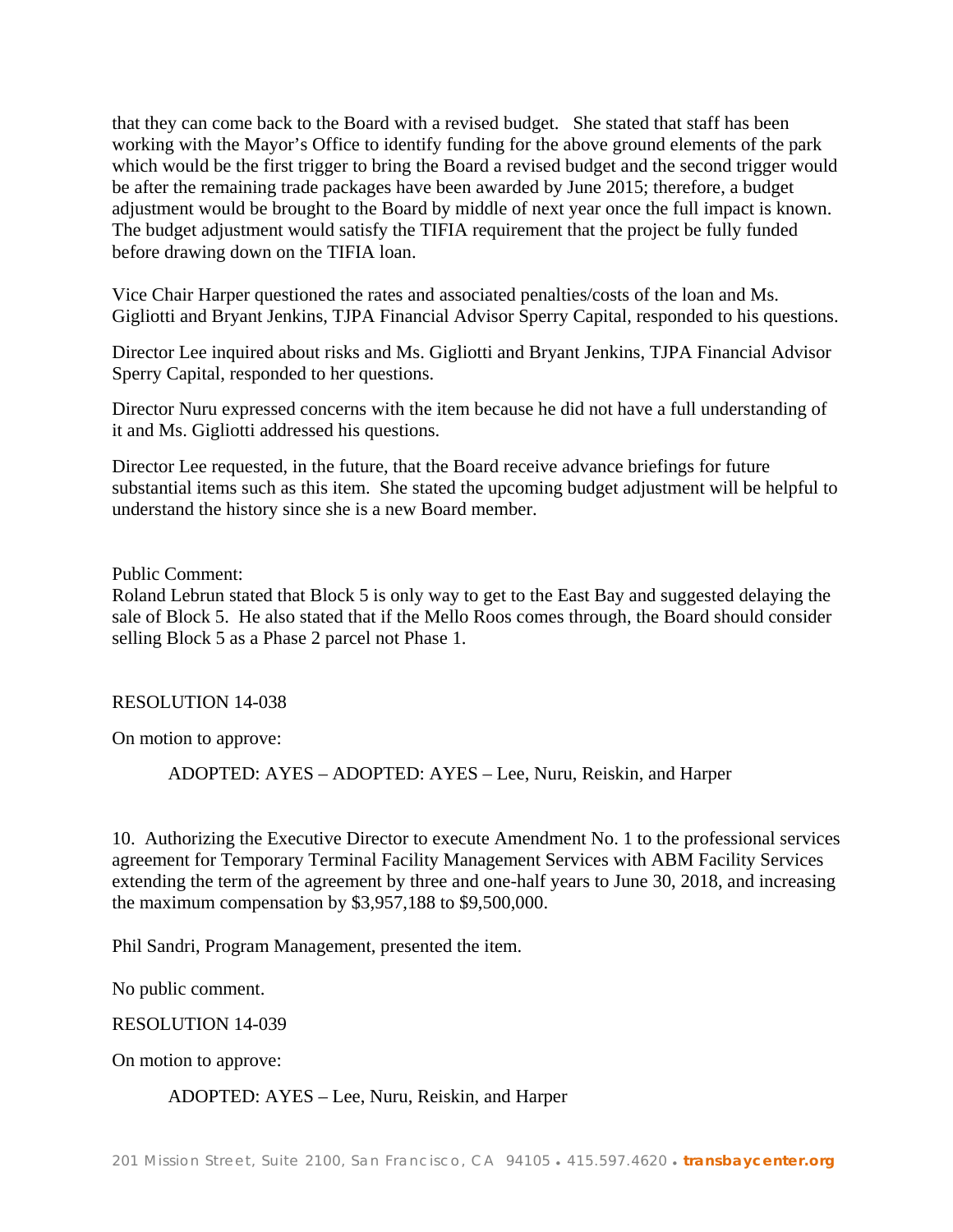11. Annual review of Board Policy No. 009, Investment Policy, in conformance with California Government Code.

Sara Gigliotti, TJPA Chief Financial Officer, was prepared to present the item but the Board did not require it.

12. Approving an Amendment to Contract No. 08-04-CMGC-000, authorizing Webcor/Obayashi Joint Venture to award a Trade Work subcontract to Crown Corr, Inc., for TG08.2R: Exterior Awning in an amount of \$1,750,000 for the design services portion of a design-build contract for the Exterior Awning, thereby increasing authorized Direct Costs by \$1,750,000, and the authorized Construction Services Fixed Fee by \$133,000.

Mark Zabaneh, TJPA Senior Program Manager, presented the item.

No public comment.

#### RESOLUTION 14-040

On motion to approve:

ADOPTED: AYES – Lee, Nuru, Reiskin, and Harper

13. Approving an Amendment to Contract No. 08-04-CMGC-000, authorizing Webcor/Obayashi Joint Venture to award a Trade Work subcontract to Shimmick Construction Company, Inc., as the responsible bidder submitting the lowest responsive bid in the amount of \$481,785 for TG15.2: Façade Access Equipment, thereby increasing authorized Direct Costs by \$481,785, and the authorized Construction Services Fixed Fee by \$36,616.

Mark Zabaneh, TJPA Senior Program Manager, presented the item.

No public comment.

#### RESOLUTION 14-041

On motion to approve:

ADOPTED: AYES – Lee, Nuru, Reiskin, and Harper